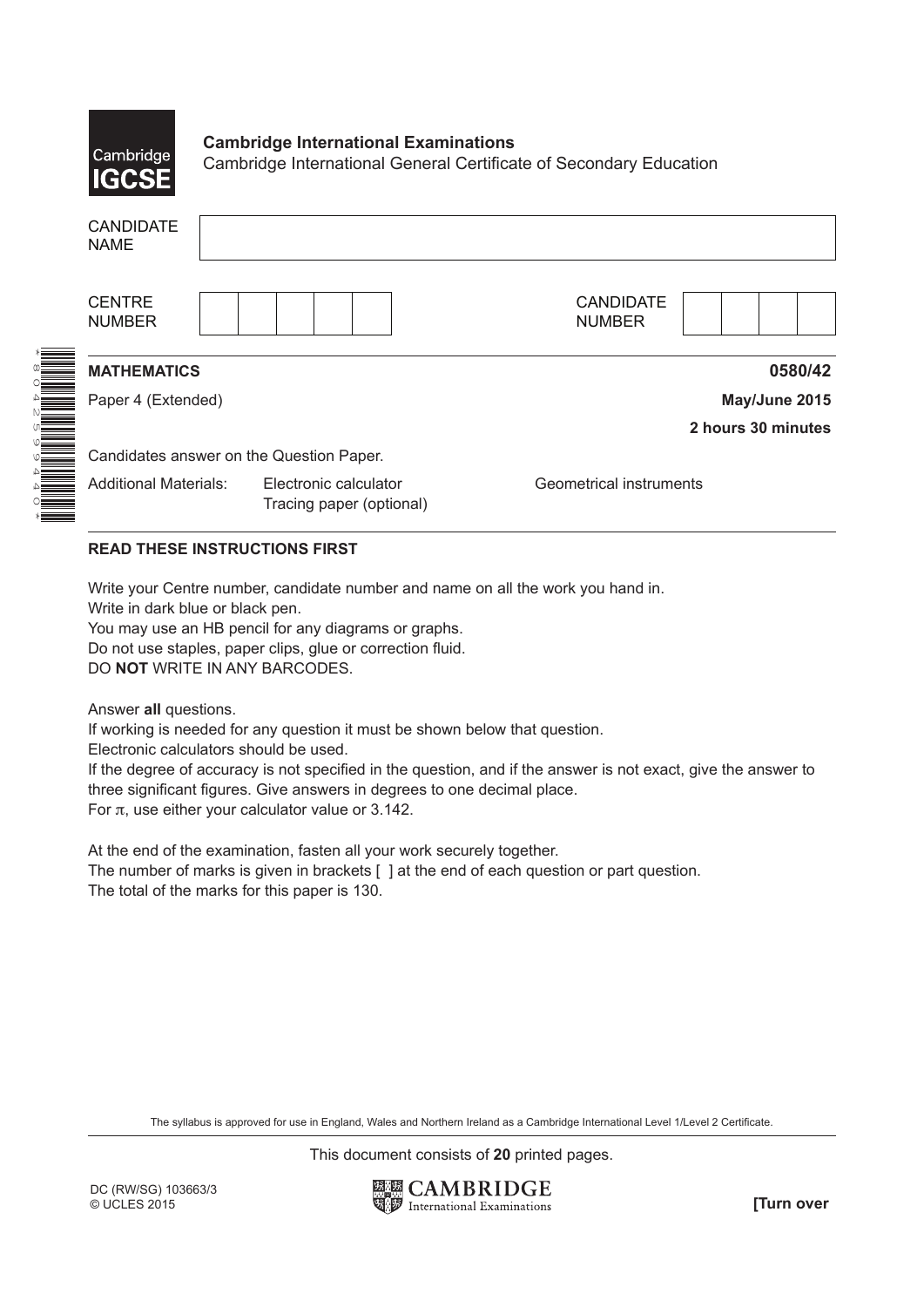**1 (a)** Last year a golf club charged \$1650 for a family membership. This year the cost increased by 12%.

Calculate the cost of a family membership this year.

*Answer(a)* \$ ................................................ [2]

- **(b)** The golf club runs a competition. The total prize money is shared in the ratio 1st prize : 2nd prize =  $9:5$ . The 1st prize is \$500 more than the 2nd prize.
	- **(i)** Calculate the total prize money for the competition.

*Answer(b)*(i) \$ ................................................ [2]

**(ii)** What percentage of the total prize money is given as the 1st prize?

*Answer(b)*(ii) .............................................% [1]

- (c) For the members of the golf club the ratio men: children  $= 11:2$ . The ratio women: children =  $10:3$ .
	- **(i)** Find the ratio men:women.

*Answer(c)*(i) ................... : ................... [2]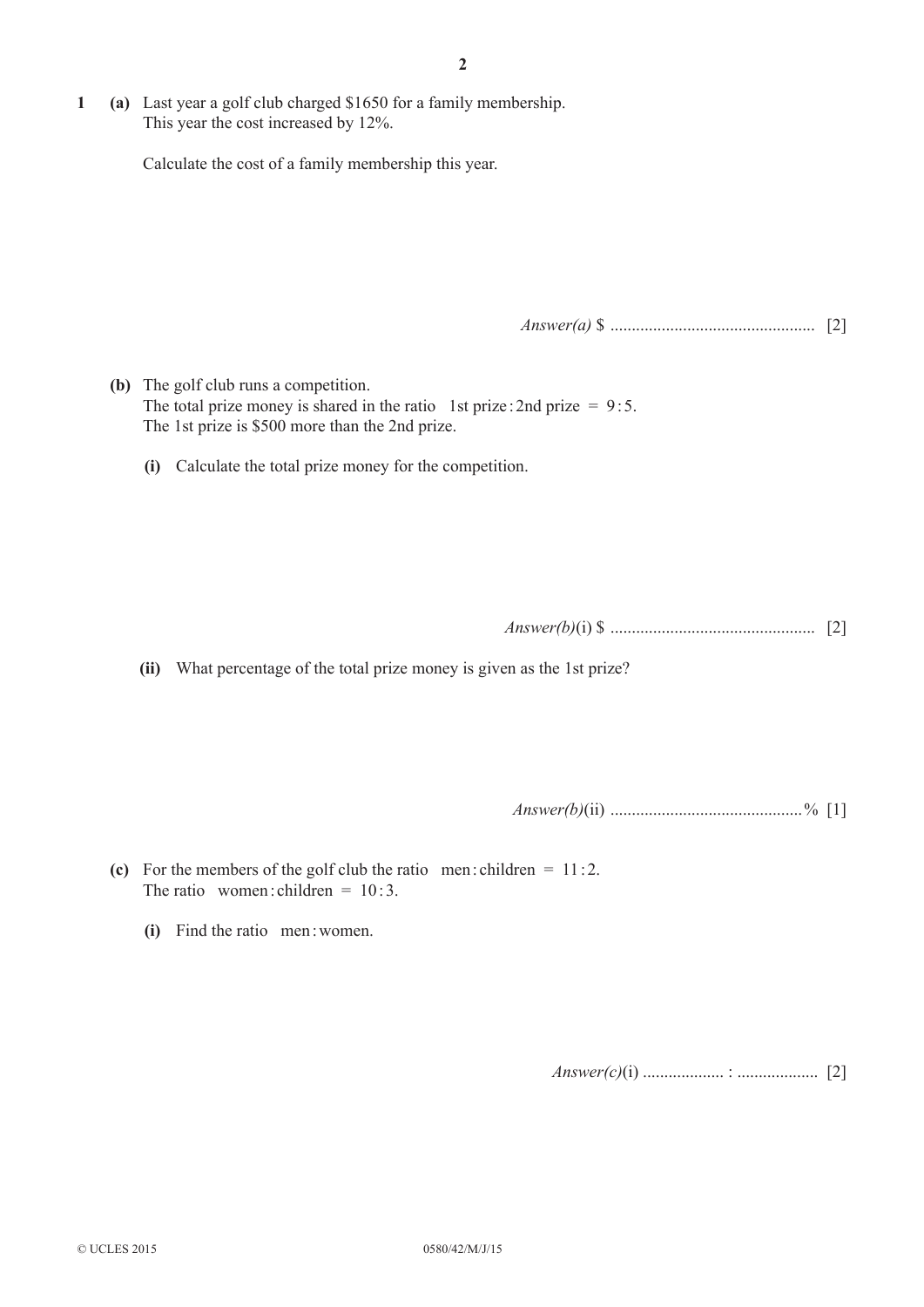**(ii)** The golf club has 24 members who are children.

Find the total number of members.

*Answer(c)*(ii) ................................................ [3]

**(d)** The club shop sold a box of golf balls for \$20.40 . The shop made a profit of 20% on the cost price.

Calculate the cost price of the golf balls.

*Answer(d)* \$ ................................................ [3]

 $\_$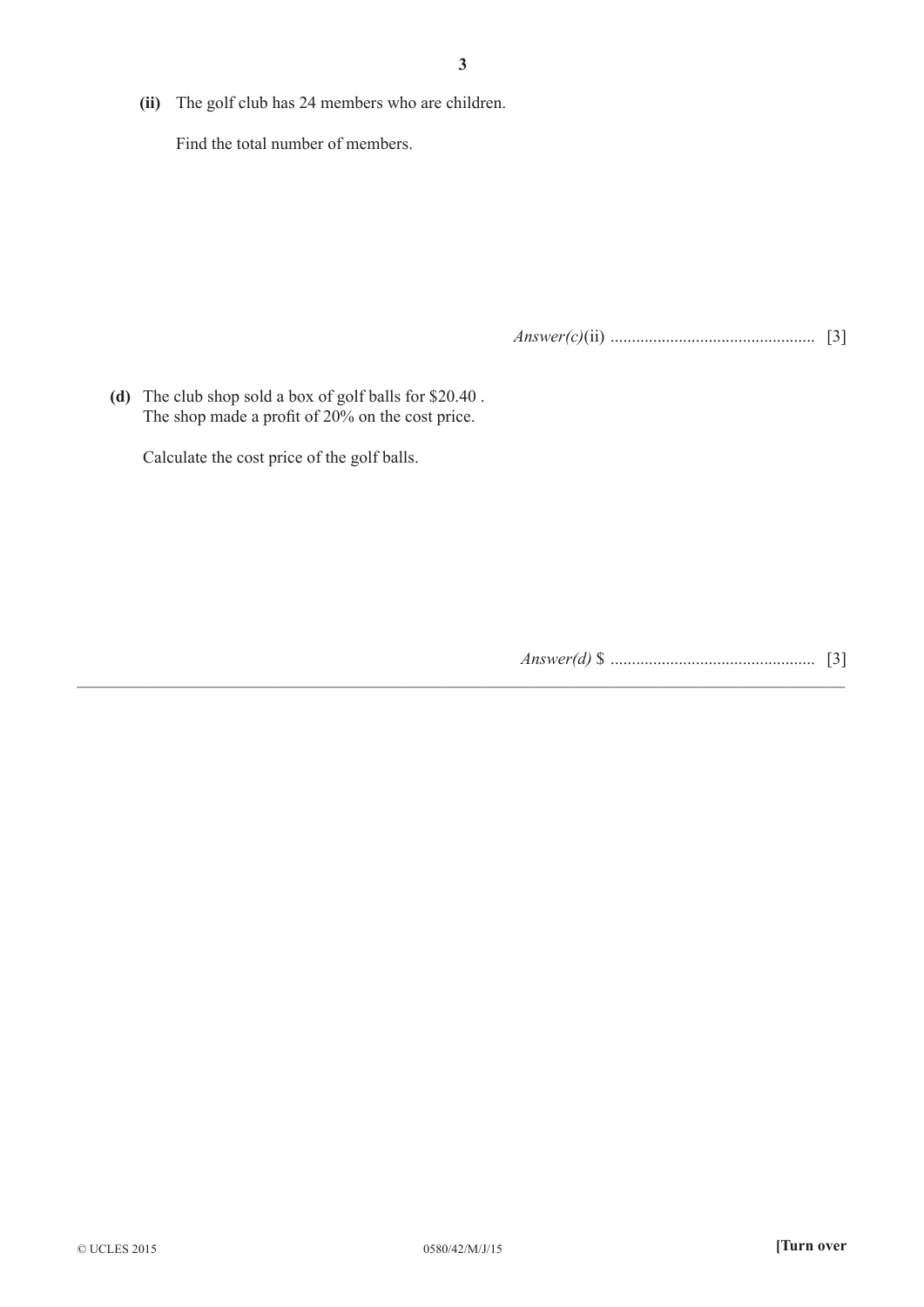**4**



 In the diagram, *B*, *C*, *D* and *E* lie on the circle, centre *O*. *AB* and *AD* are tangents to the circle. Angle  $BAD = 48^\circ$ .

- **(a)** Find
	- **(i)** angle *ABD*,

**(ii)** angle *OBD*,

| <i>Answer(a)(i)</i> Angle $ABD =$ |  |  |
|-----------------------------------|--|--|
|-----------------------------------|--|--|

- *Answer(a)*(ii) Angle *OBD* = ................................................ [1]
- **(iii)** angle *BCD*,
- **(iv)** angle *BED*.

*Answer(a)*(iv) Angle *BED* = ................................................ [1]

*Answer(a)*(iii) Angle *BCD* = ................................................ [2]

**(b)** The radius of the circle is 15cm.

Calculate the area of triangle *BOD*.

|--|--|--|

**(c)** Give a reason why *ABOD* is a cyclic quadrilateral.

| Answer |         |
|--------|---------|
| .      | $\perp$ |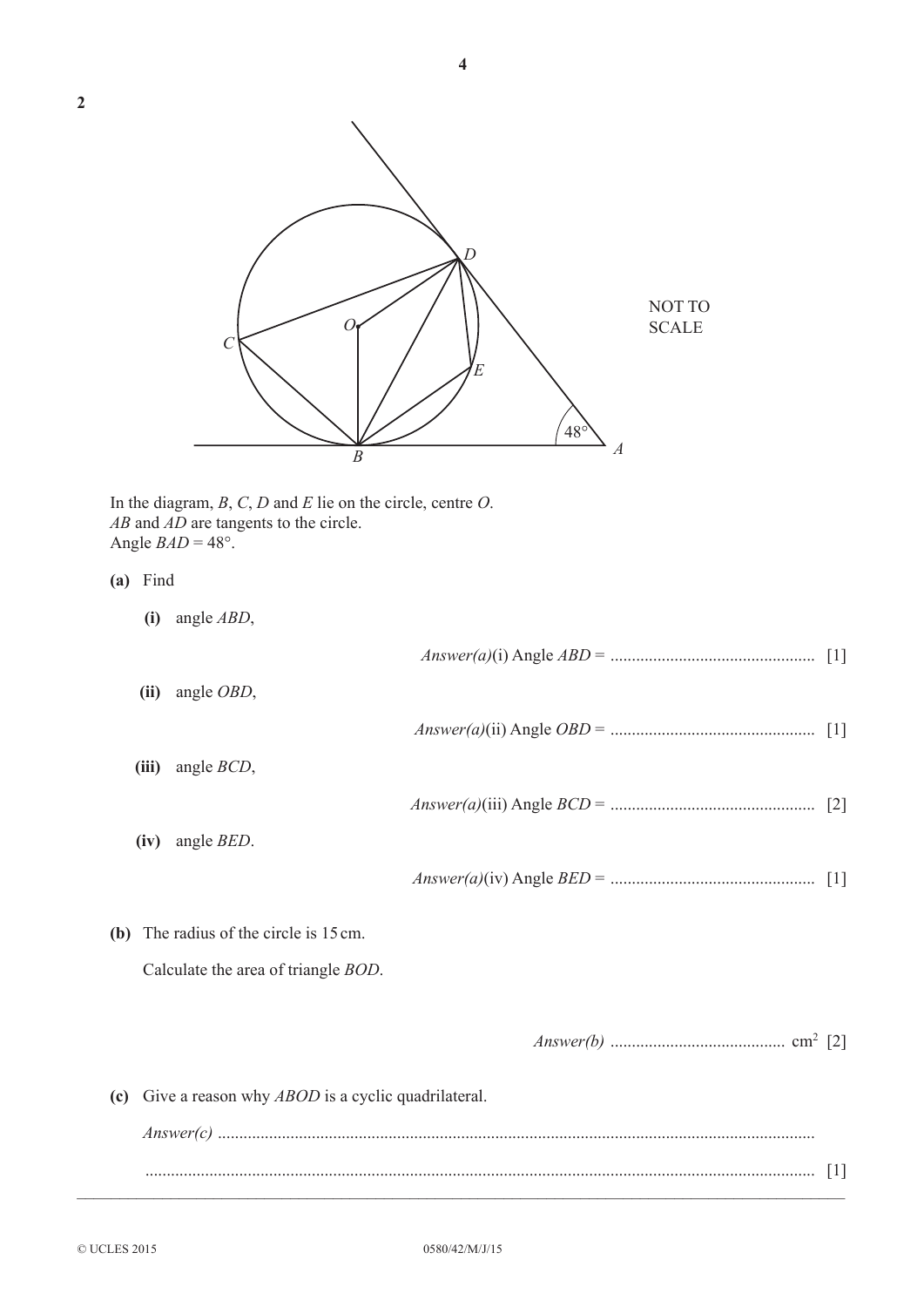**3** On the first part of a journey, Alan drove a distance of *x* km and his car used 6 litres of fuel.

The rate of fuel used by his car was  $\frac{600}{x}$  litres per 100 km.

- (a) Alan then drove another  $(x + 20)$ km and his car used another 6 litres of fuel.
	- **(i)** Write down an expression, in terms of *x*, for the rate of fuel used by his car on this part of the journey. Give your answer in litres per 100km.

*Answer(a)*(i) .............................. litres per 100km [1]

**(ii)** On this part of the journey the rate of fuel used by the car **decreased** by 1.5 litres per 100km.

Show that  $x^2 + 20x - 8000 = 0$ .

*Answer(a)*(ii)

**(b)** Solve the equation  $x^2 + 20x - 8000 = 0$ .

*Answer(b) x* = ............................... or *x* = ............................... [3]

**(c)** Find the rate of fuel used by Alan's car for the complete journey. Give your answer in litres per 100km.

*Answer(c)* .............................. litres per 100km [2]

 $\_$ 

[4]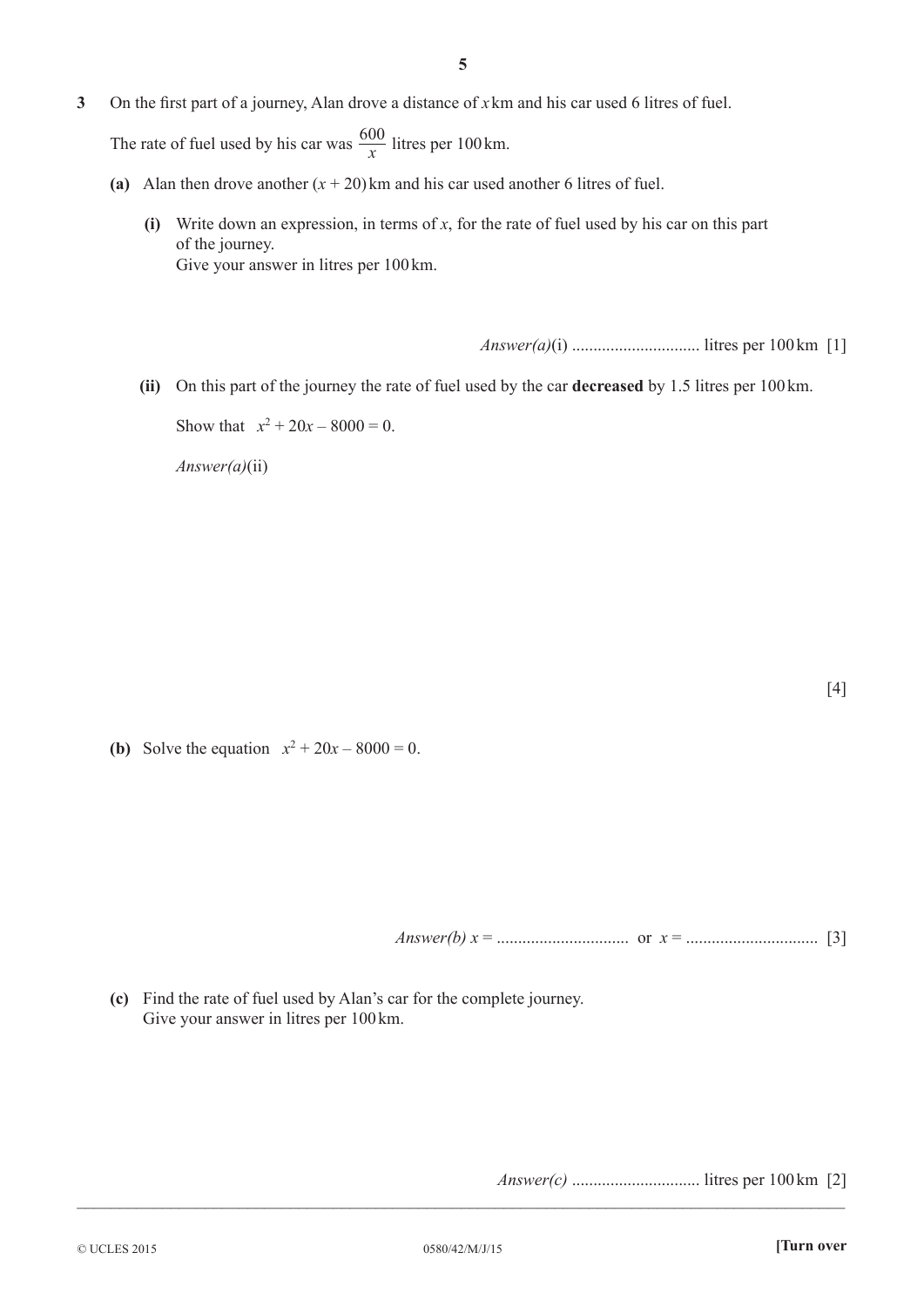- **4 (a)** A sector of a circle has radius 12cm and an angle of 135°.
	- **(i)** Calculate the length of the arc of this sector. Give your answer as a multiple of  $\pi$ .



**(b)** Calculate the height of the cone, *h*.

*Answer(a)*(ii)(b) *h* = .......................................... cm [3]

**(b)** The diagram shows a plant pot. It is made by removing a small cone from a larger cone and adding a circular base.

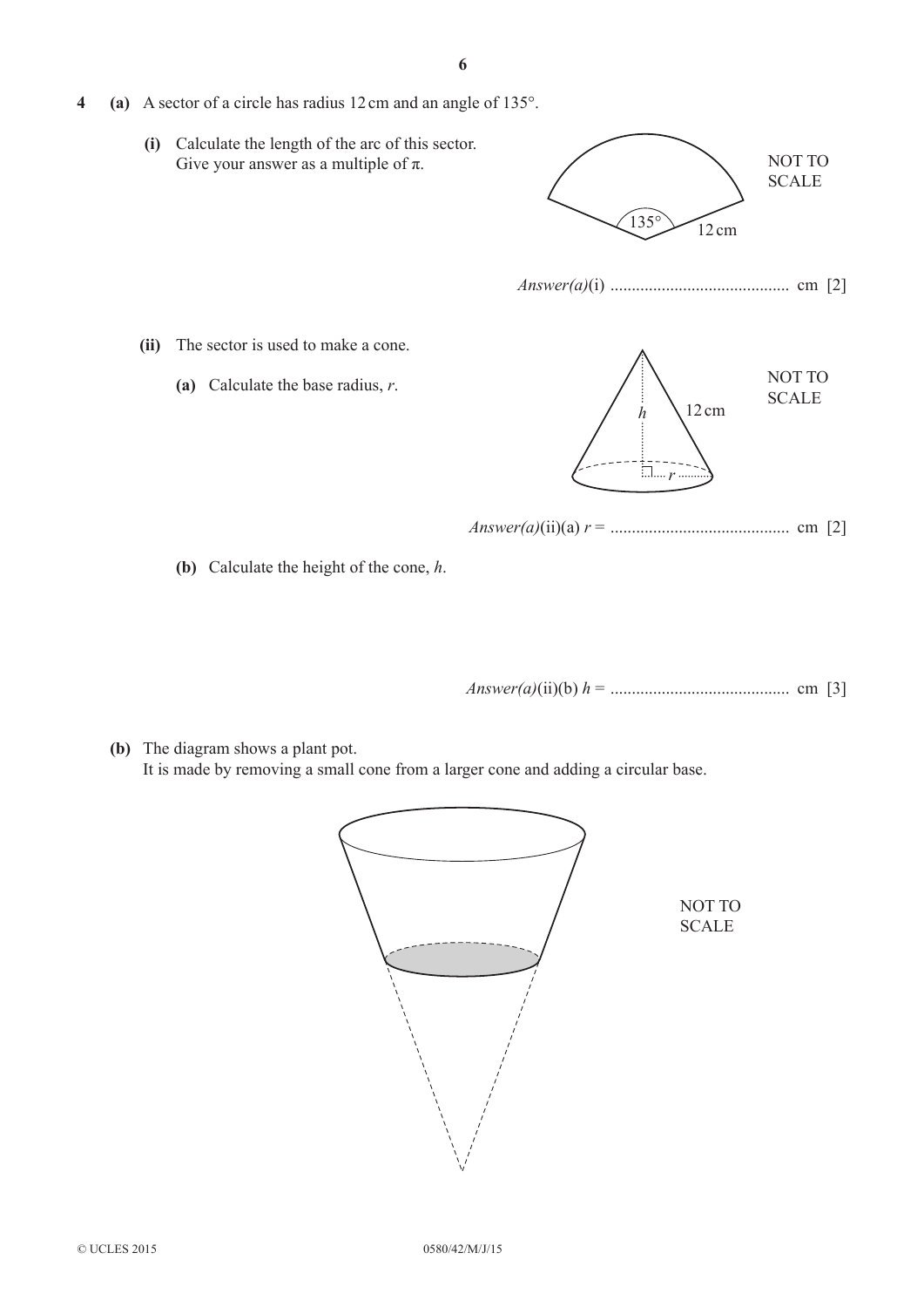This is the cross section of the plant pot.

**(i)** Find *l*.



**(ii)** Calculate the total surface area of the outside of the plant pot. [The curved surface area, *A*, of a cone with radius *r* and slant height *l* is  $A = \pi r l$ .]

*Answer(b)*(ii) ......................................... cm2 [3]

- **(c)** Some cones are mathematically similar. For these cones, the mass, *M* grams, is proportional to the cube of the base radius, *r* cm. One of the cones has mass 1458 grams and base radius 4.5cm.
	- **(i)** Find an expression for *M* in terms of *r*.

*Answer(c)*(i) *M* = ................................................ [2]

**(ii)** Two of the cones have radii in the ratio 2: 3.

Write down the ratio of their masses.

*Answer(c)*(ii) ................. : ................. [1]

 $\_$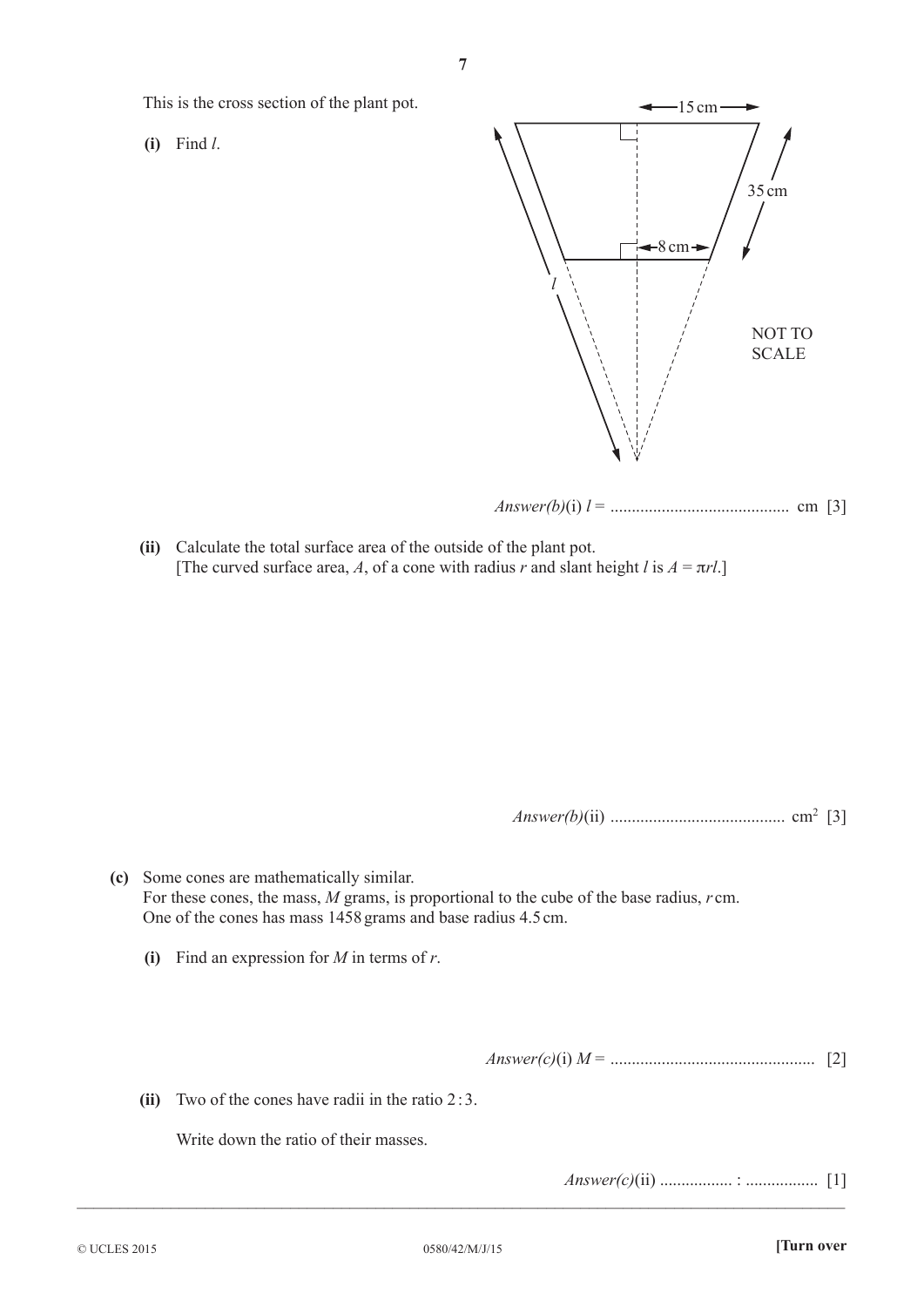5 
$$
y=x^2-2x+\frac{12}{x}, x\neq 0
$$

**(a)** Complete the table of values.

| $\boldsymbol{\mathcal{N}}$ |  |                                                                      |                     |  |  |  |  |
|----------------------------|--|----------------------------------------------------------------------|---------------------|--|--|--|--|
|                            |  | $\begin{array}{ c c c c c } \hline 11 & 1 & -9 \ \hline \end{array}$ | $-22.75$ 23.25 11 6 |  |  |  |  |
|                            |  |                                                                      |                     |  |  |  |  |

**8**

**(b)** On the grid, draw the graph of  $y = x^2 - 2x + \frac{12}{x}$  for  $-4 \le x \le -0.5$  and  $0.5 \le x \le 4$ .

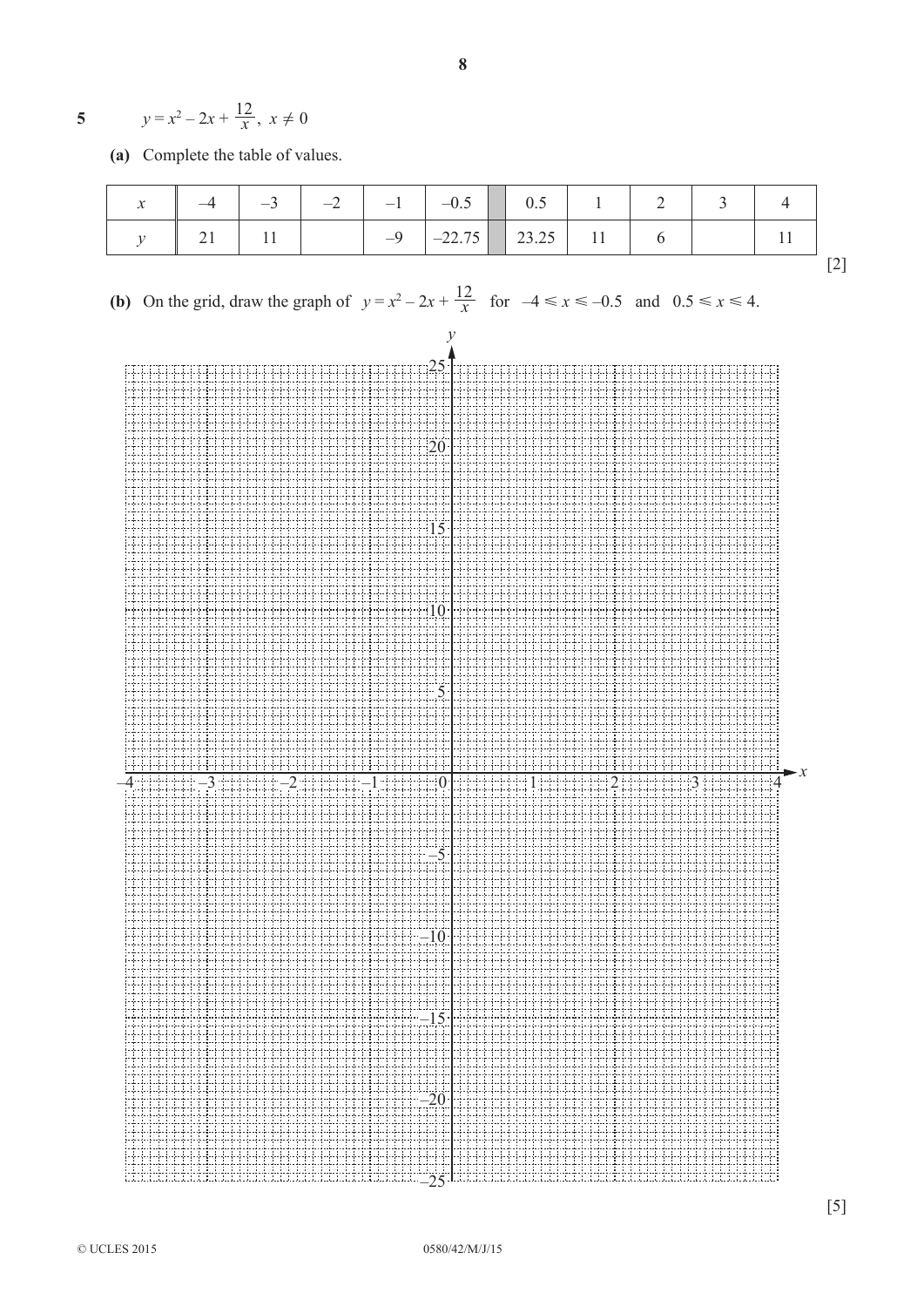**(c)** By drawing a suitable tangent, find an estimate of the gradient of the graph at the point (1, 11).

*Answer(c)* ................................................ [3]

(**d**) The equation  $x^2 - 2x + \frac{12}{x}$ 12  $= k$  has exactly two distinct solutions.

Use the graph to find

**(i)** the value of *k*,

*Answer(d)*(i) *k* = ................................................ [1]

(ii) the solutions of  $x^2 - 2x + \frac{12}{x}$ 12  $= k$ .

*Answer(d)*(ii) *x* = ........................... or *x* = ........................... [2]

(e) The equation  $x^3 + ax^2 + bx + c = 0$  can be solved by drawing the line  $y = 3x + 1$  on the grid. Find the value of *a*, the value of *b* and the value of *c*.

> *Answer(e) a* = ................................................ *b* = ................................................

*c* = ................................................ [3]  $\mathcal{L}_\mathcal{L} = \mathcal{L}_\mathcal{L} = \mathcal{L}_\mathcal{L} = \mathcal{L}_\mathcal{L} = \mathcal{L}_\mathcal{L} = \mathcal{L}_\mathcal{L} = \mathcal{L}_\mathcal{L} = \mathcal{L}_\mathcal{L} = \mathcal{L}_\mathcal{L} = \mathcal{L}_\mathcal{L} = \mathcal{L}_\mathcal{L} = \mathcal{L}_\mathcal{L} = \mathcal{L}_\mathcal{L} = \mathcal{L}_\mathcal{L} = \mathcal{L}_\mathcal{L} = \mathcal{L}_\mathcal{L} = \mathcal{L}_\mathcal{L}$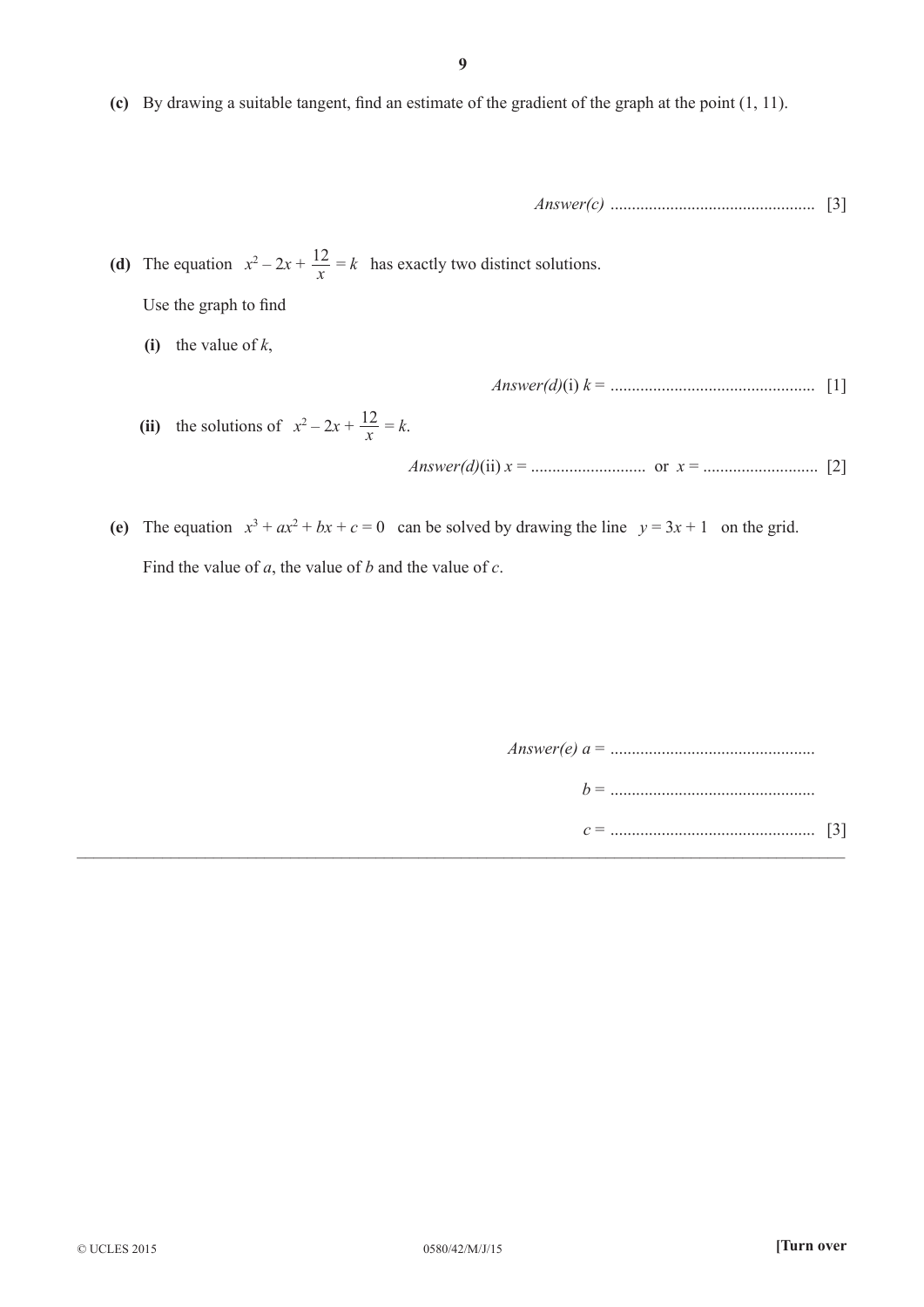**6** The diagram shows the positions of two ships, *A* and *B*, and a coastguard station, *C*.



**(a)** Calculate the distance, *AB*, between the two ships. Show that it rounds to 138km, correct to the nearest kilometre.

*Answer(a)*

[4]

**(b)** The bearing of the coastguard station *C* from ship *A* is 146°.

Calculate the bearing of ship *B* from ship *A*.

*Answer(b)* ................................................ [4]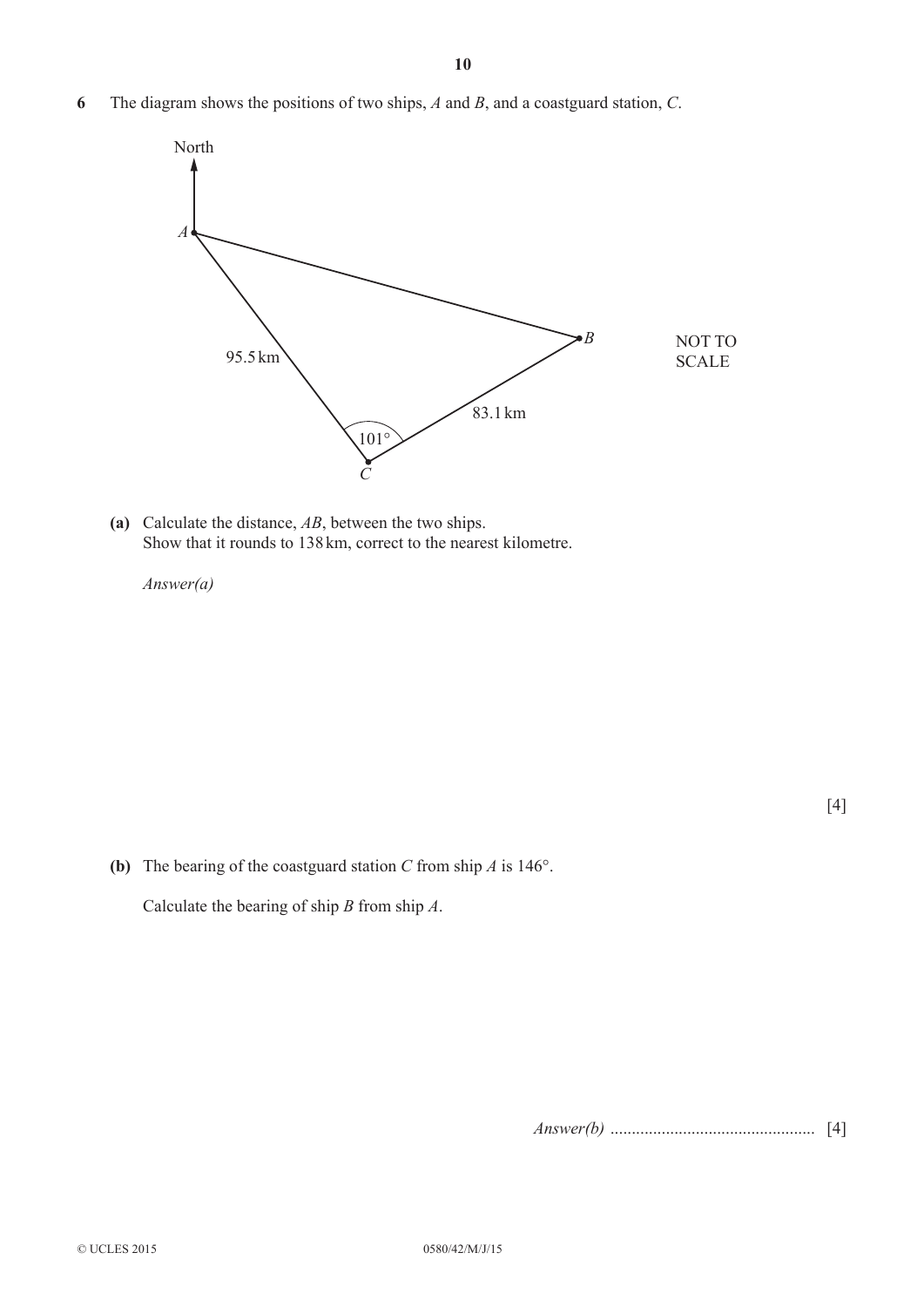

**11**

 At noon, a lighthouse, *L*, is 46.2 km from ship *B* on the bearing 021°. Ship *B* sails north west.

 Calculate the distance ship *B* must sail from its position at noon to be at its closest distance to the lighthouse.

 $\_$  , and the set of the set of the set of the set of the set of the set of the set of the set of the set of the set of the set of the set of the set of the set of the set of the set of the set of the set of the set of th

*Answer(c)* .......................................... km [2]

**(c)**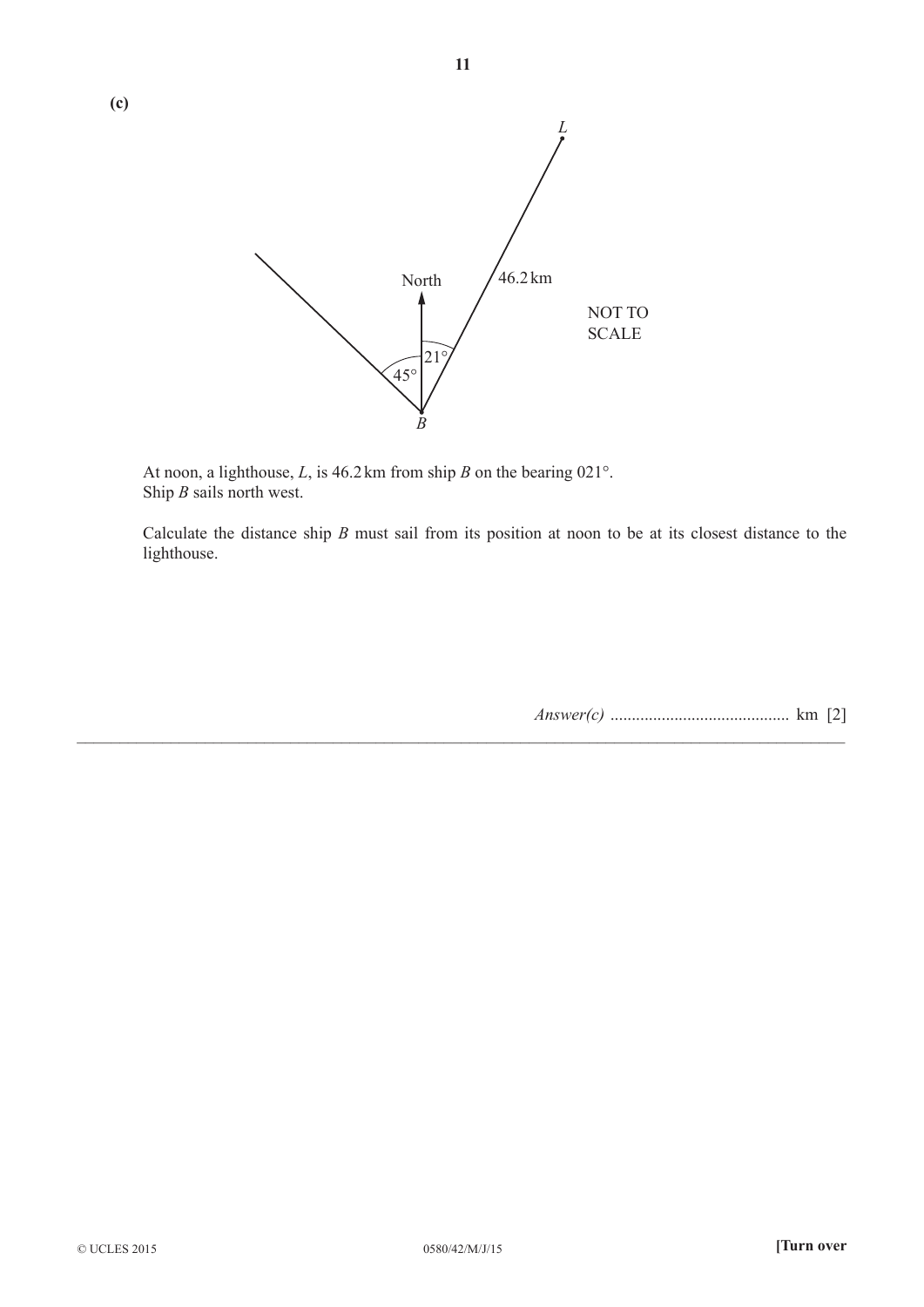**7 (a)** A group of 50 students estimated the mass, *M* grams, of sweets in a jar. The results are shown in the table.

| Mass $(M \text{ grams})$ | Number of students |
|--------------------------|--------------------|
| $0 < M \le 200$          | 5                  |
| $200 < M \leq 300$       | g                  |
| $300 < M \leq 350$       | 18                 |
| $350 < M \leq 400$       | 12                 |
| $400 < M \leq 500$       |                    |

**(i)** Calculate an estimate of the mean.

*Answer(a)*(i) ..................................... grams [4]



**(ii)** Complete this histogram to show the information in the table.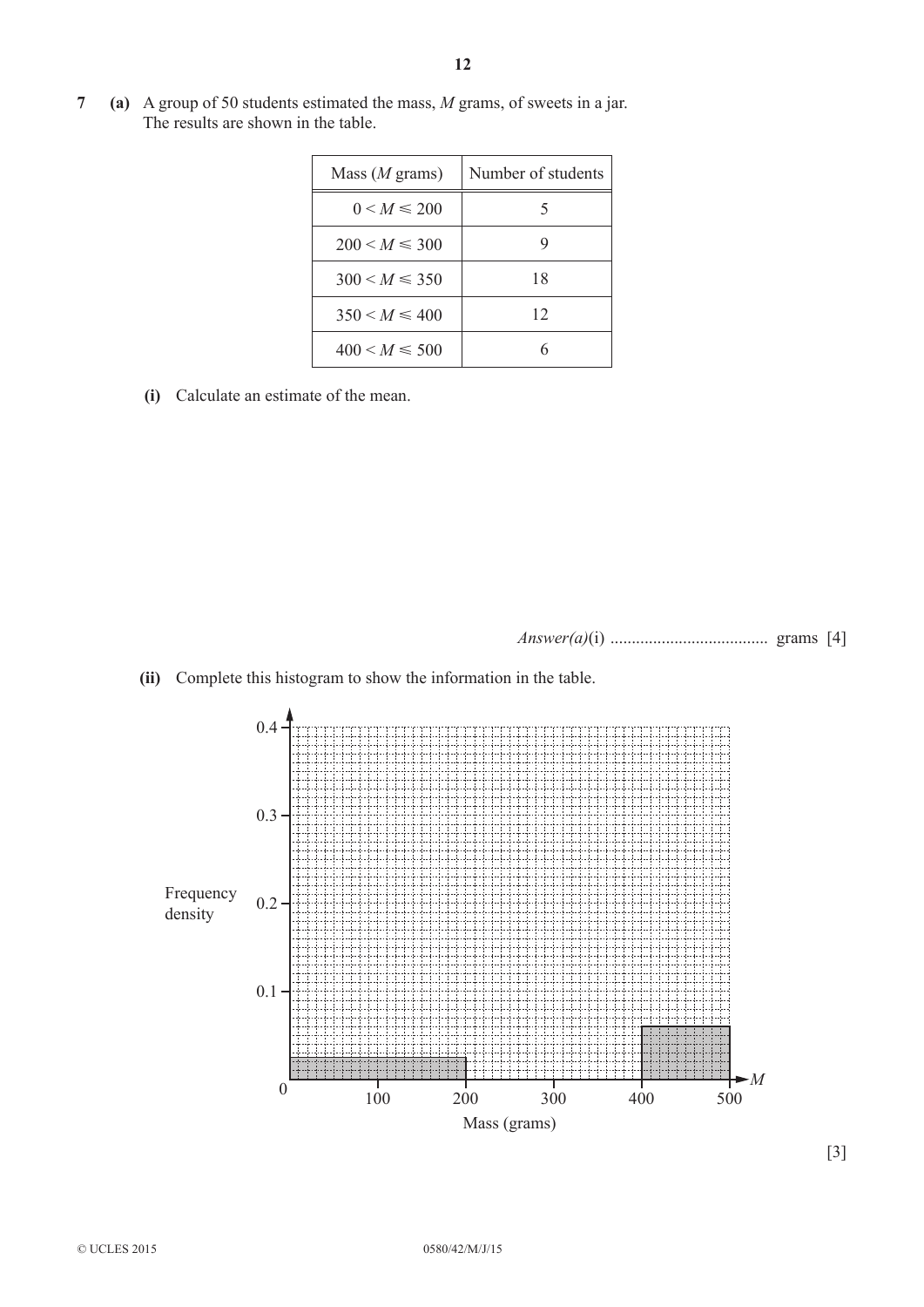(b) A group of 50 adults also estimated the mass,  $M$  grams, of the sweets in the jar. The histogram below shows information about their estimates.

Use the histograms to make two comparisons between the distributions of the estimates of the students and the adults.

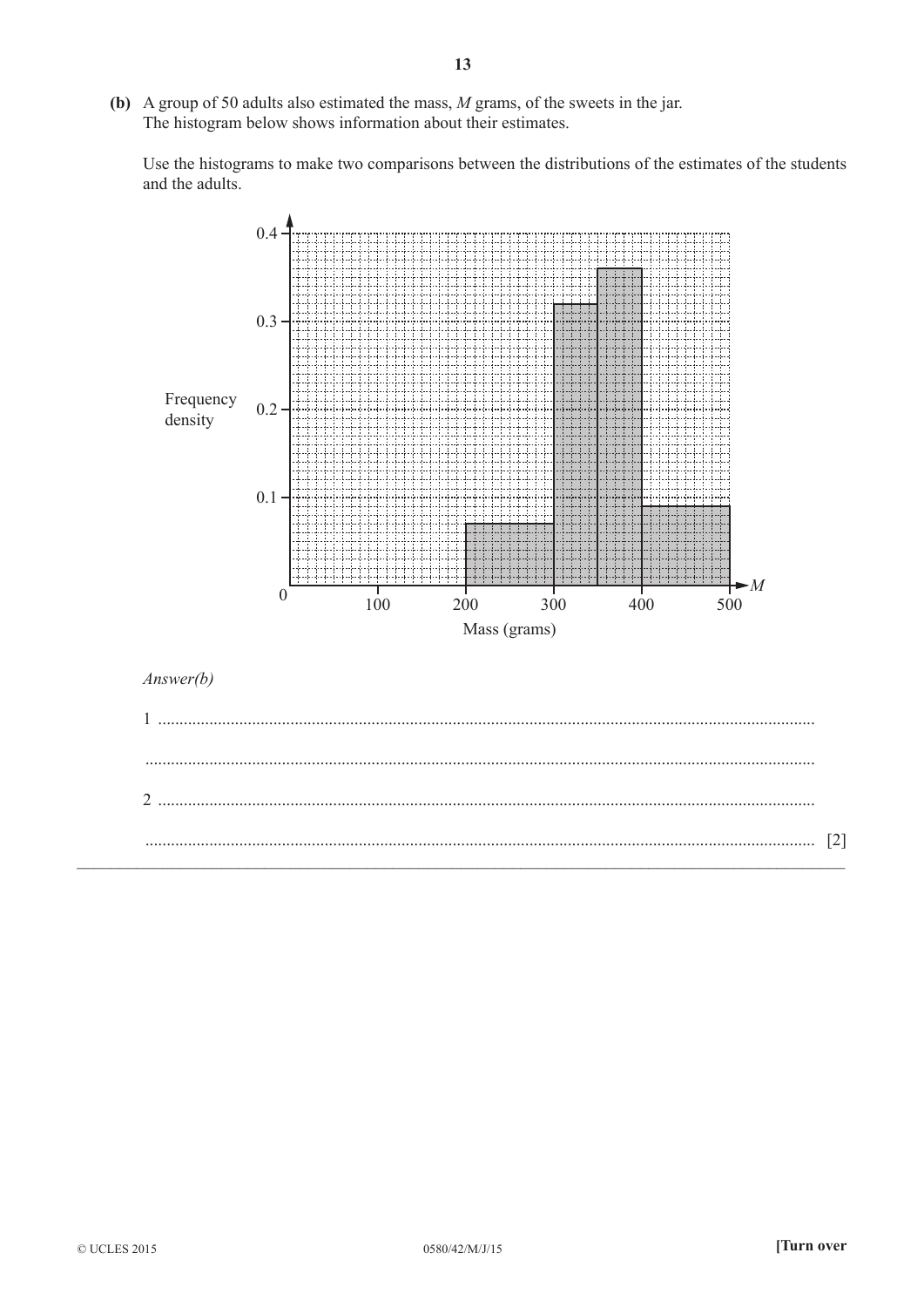- **8** Sima sells *x* biscuits and *y* cakes.
	- **(a) (i)** She sells at least 100 biscuits. Write down an inequality in *x*.

*Answer(a)*(i) ................................................ [1]

**(ii)** She sells at least 120 cakes.

Write down an inequality in *y*.

*Answer(a)*(ii) ................................................ [1]

**(iii)** She sells a maximum of 300 biscuits and cakes altogether.

Write down an inequality in *x* and *y*.

*Answer(a)*(iii) ................................................ [1]

**(iv)** Sima makes a profit of 40 cents on each biscuit and 80 cents on each cake. Her total profit is at least \$160.

Show that  $x + 2y \ge 400$ .

*Answer(a)*(iv)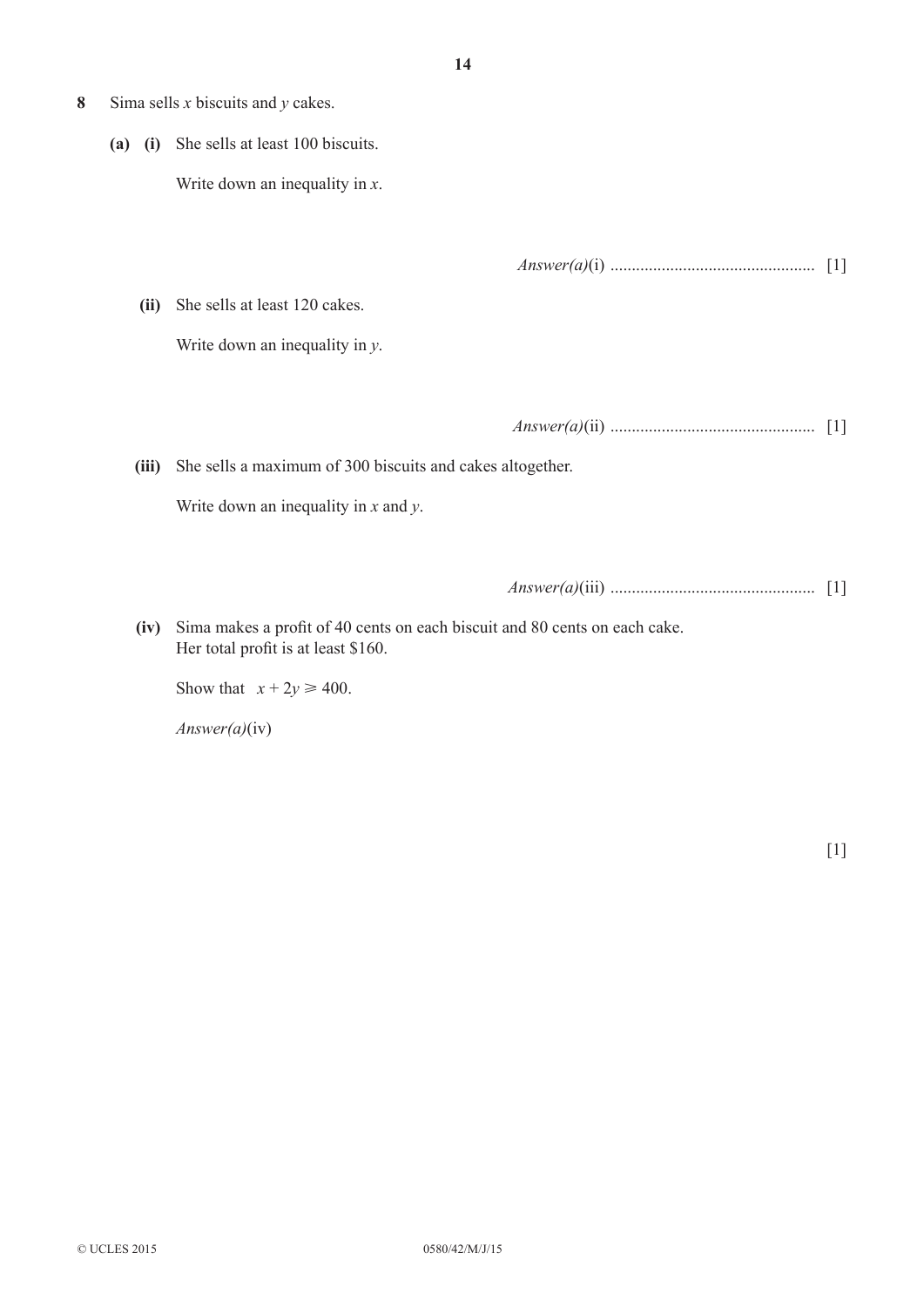**(b)** On the grid, draw four lines to show the four inequalities and shade the unwanted regions.



**(c)** Calculate Sima's maximum profit. Give your answer in dollars.

*Answer(c)* \$ ................................................ [2]

\_\_\_\_\_\_\_\_\_\_\_\_\_\_\_\_\_\_\_\_\_\_\_\_\_\_\_\_\_\_\_\_\_\_\_\_\_\_\_\_\_\_\_\_\_\_\_\_\_\_\_\_\_\_\_\_\_\_\_\_\_\_\_\_\_\_\_\_\_\_\_\_\_\_\_\_\_\_\_\_\_\_\_\_\_\_\_\_\_\_

[6]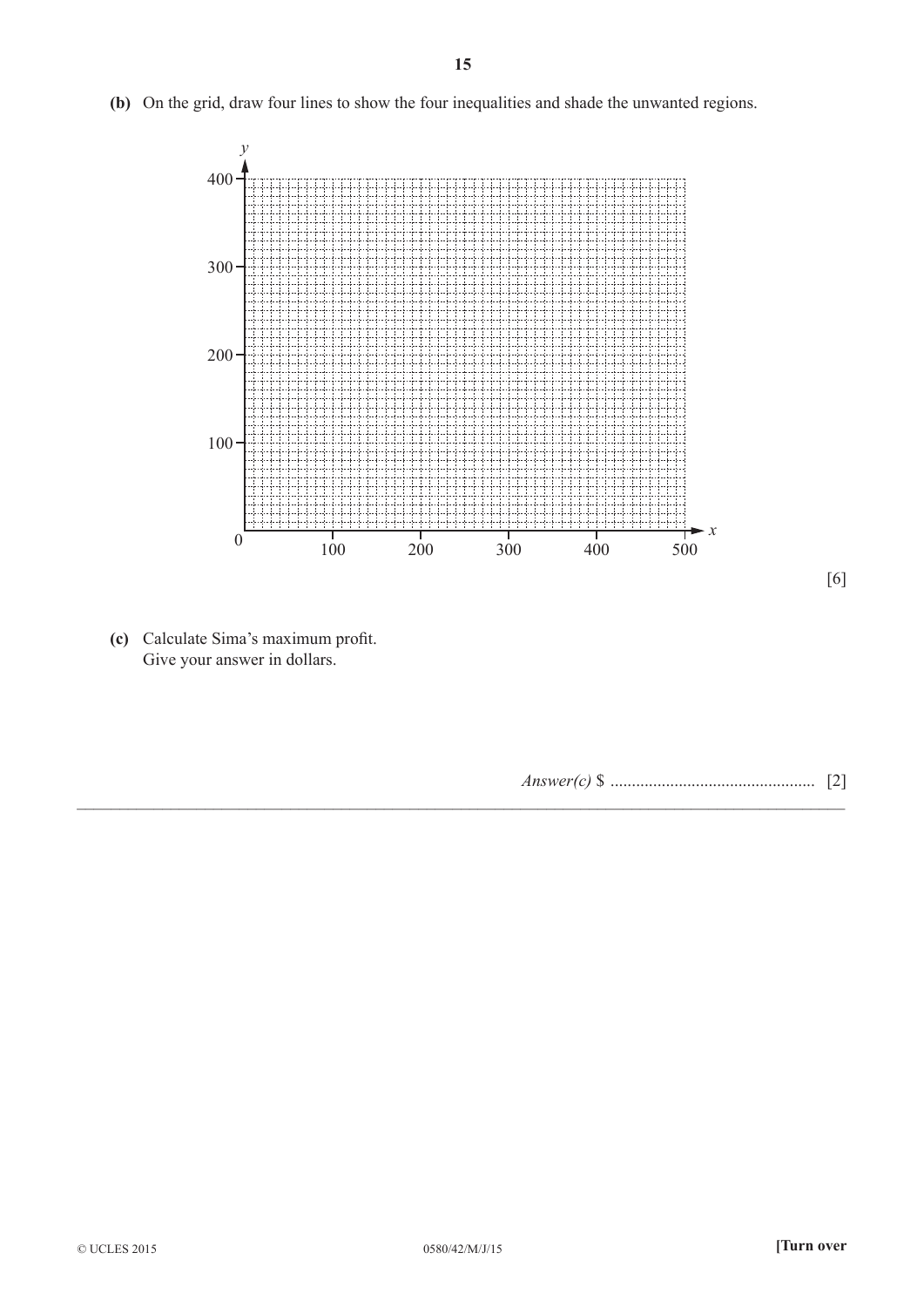**9 (a)** Expand and simplify.

 $3x(x-2) - 2x(3x-5)$ 

*Answer(a)* ................................................ [3]

- **(b)** Factorise the following completely.
	- **(i)**  $6w + 3wy 4x 2xy$

*Answer(b)*(i) ................................................ [2]

(ii)  $4x^2 - 25y^2$ 

*Answer(b)*(ii) ................................................ [2]

**(c)** Simplify. 9*x* 16 4  $-\frac{3}{2}$  $\left(\frac{-2}{\alpha x^4}\right)$ 

*Answer(c)* ................................................ [2]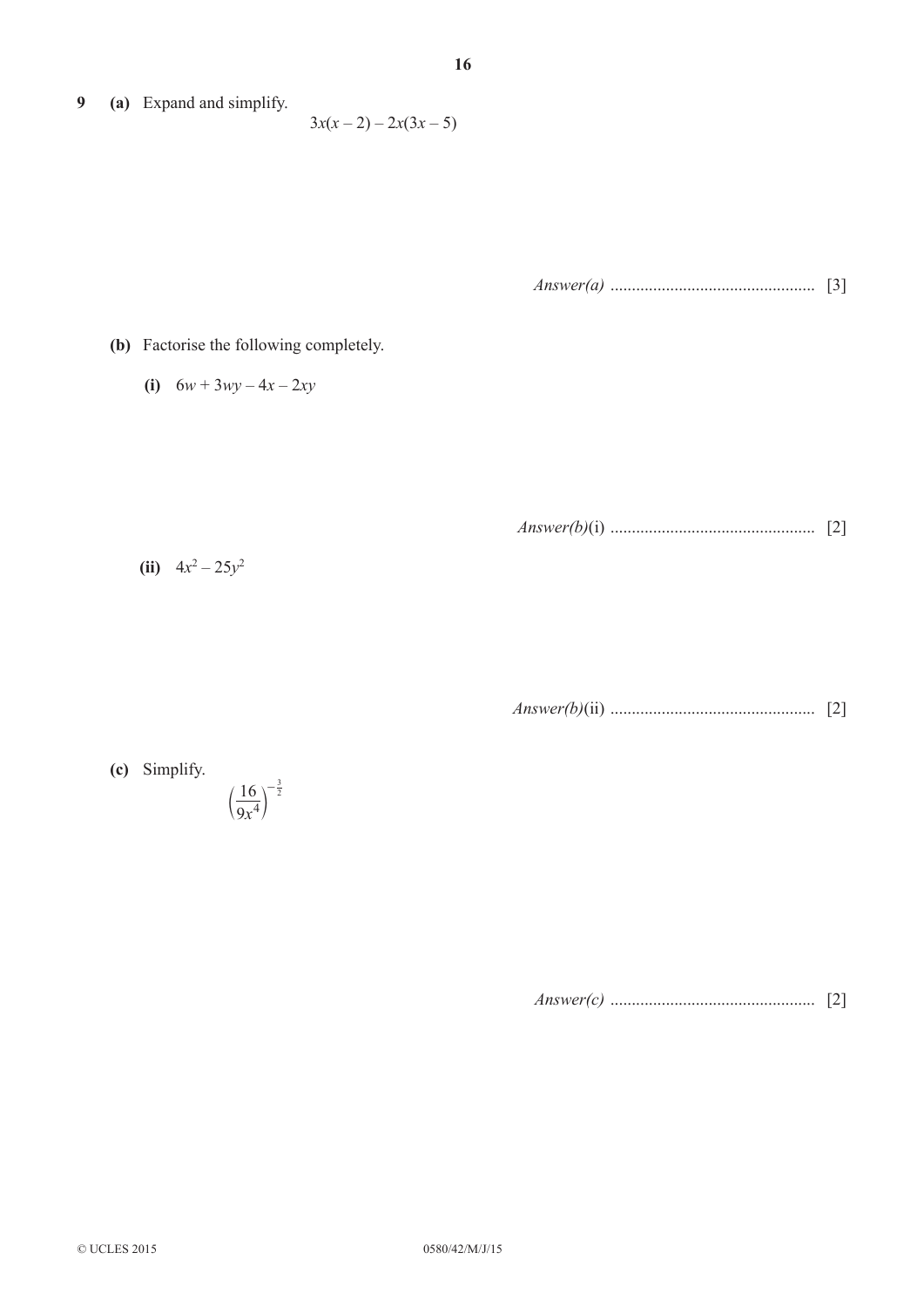## **(d)**  *n* is an integer.

| (i) Explain why $2n-1$ is an odd number.                                     |  |
|------------------------------------------------------------------------------|--|
|                                                                              |  |
|                                                                              |  |
| (ii) Write down, in terms of <i>n</i> , the next odd number after $2n - 1$ . |  |

*Answer(d)*(ii) ................................................ [1]

**(iii)** Show that the difference between the squares of two consecutive odd numbers is a multiple of 8. *Answer(d)*(iii)

 $\_$  , and the set of the set of the set of the set of the set of the set of the set of the set of the set of the set of the set of the set of the set of the set of the set of the set of the set of the set of the set of th

[3]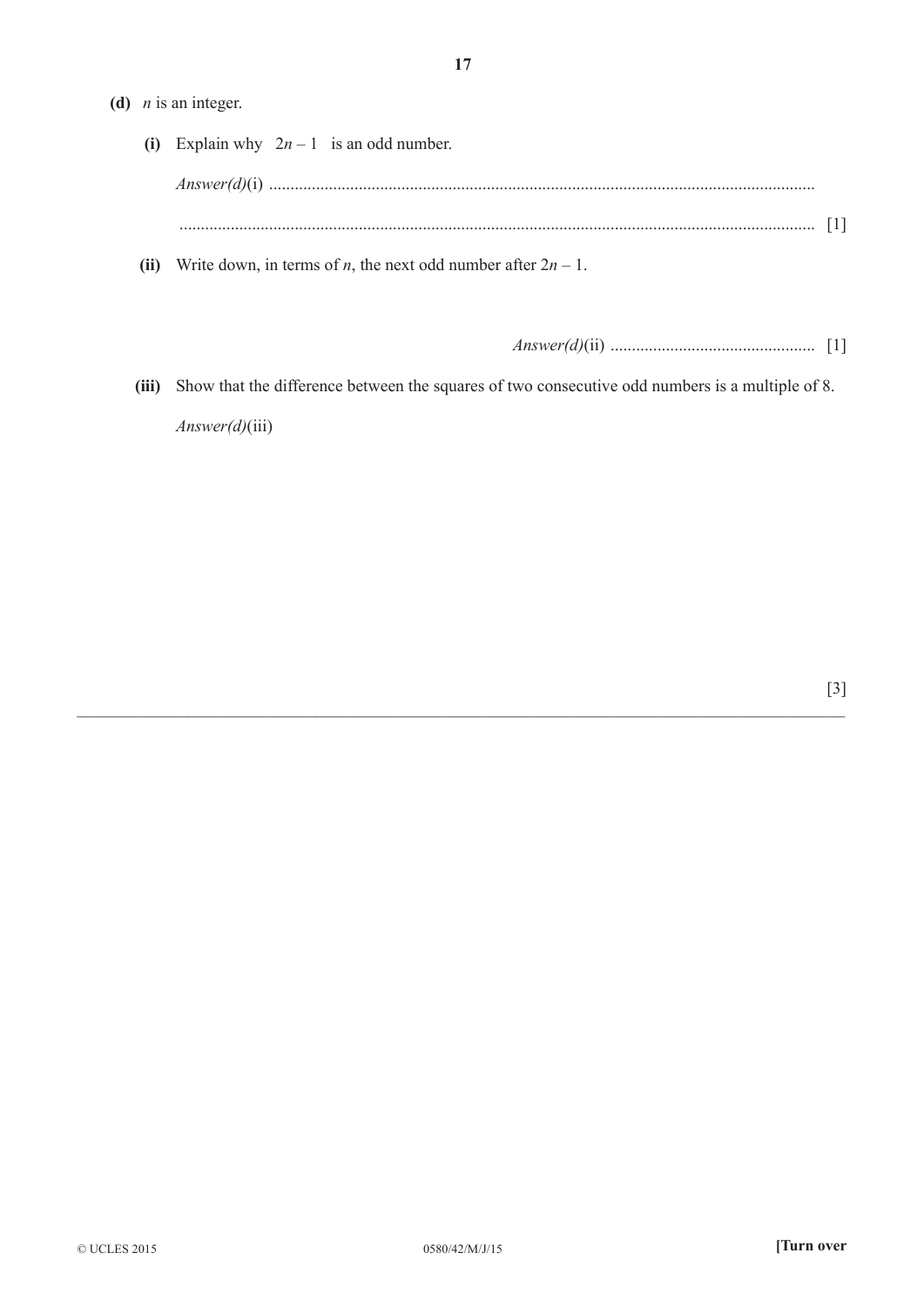**10** (a)  $PQ =$ 5  $\begin{pmatrix} 0 \\ -8 \end{pmatrix}$ (i) Find the value of  $|\overrightarrow{PQ}|$ .

Answer(a)(i) 
$$
|\overrightarrow{PQ}|
$$
 = 3 [2]

**(ii)**  $Q$  is the point  $(2, -3)$ .

Find the co-ordinates of the point *P*.

*Answer(a)*(ii) (...................... , ......................) [1]



 In the diagram, *M* is the midpoint of *AB* and *L* is the midpoint of *OM*. The lines *OM* and *AN* intersect at *L* and *ON* =  $\frac{1}{3}$ *OB*.  $\overrightarrow{OA}$  = **a** and  $\overrightarrow{OB}$  = **b**.

- **(i)** Find, in terms of **a** and **b**, in its simplest form,
	- (a)  $\overrightarrow{OM}$ ,

Answer(b)(i)(a) 
$$
\overline{OM}
$$
 = 1 [2]

(b)  $\overrightarrow{OL}$ ,

Answer(b)(i)(b) 
$$
\overrightarrow{OL}
$$
 = 1 [1]

(c)  $\overrightarrow{AL}$ .

Answer(b)(i)(c) 
$$
\overrightarrow{AL}
$$
 = 3.2 [2]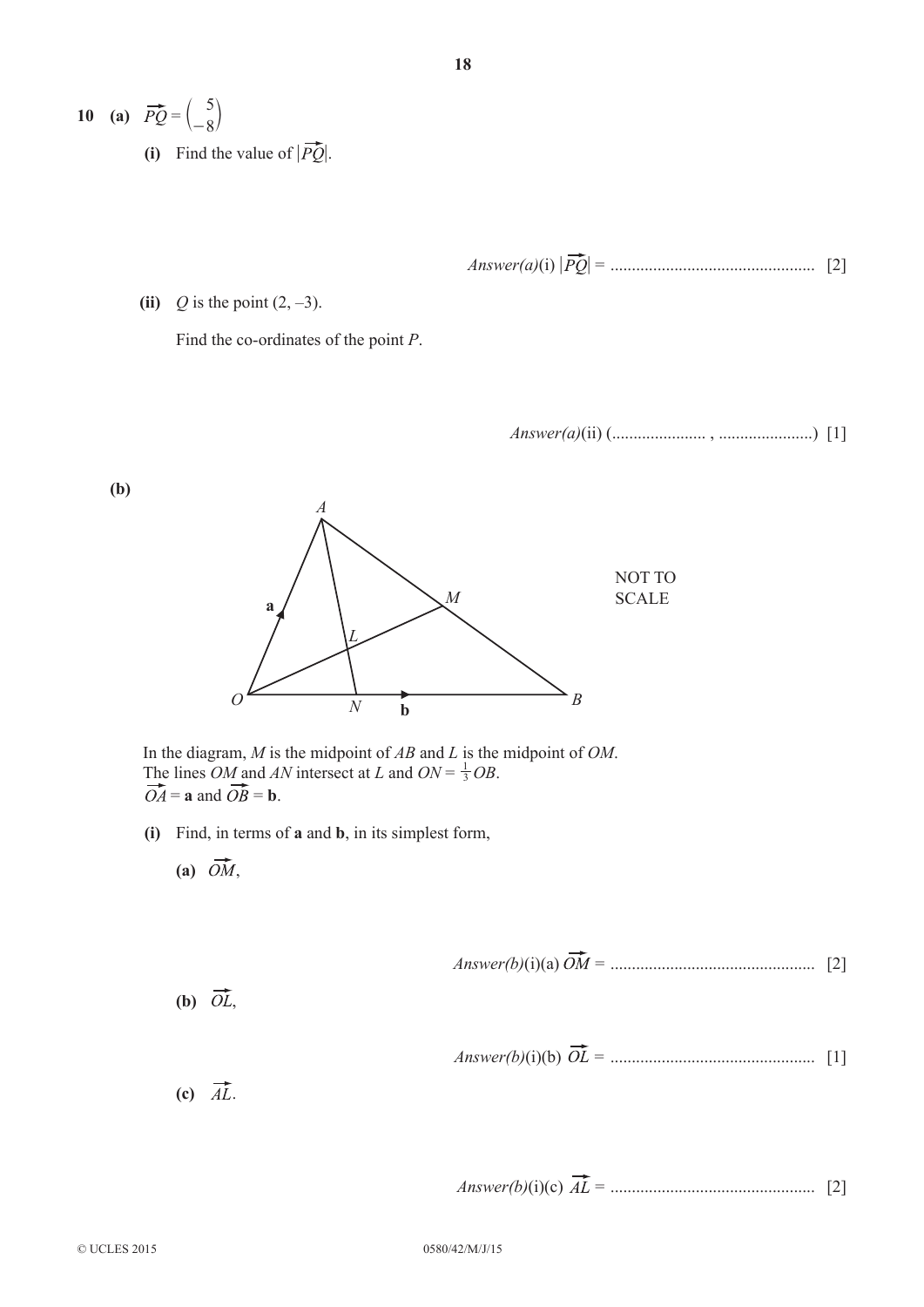**(ii)** Find the ratio *AL*:*AN* in its simplest form.

*Answer(b)*(ii) ................ : ................ [3]

**(c)**



**(i)** On the grid, draw the image of triangle *A* after the transformation represented by the matrix  $\begin{bmatrix} 1.5 \\ 0 & -1.5 \end{bmatrix}$  $1.5 \t 0$  $0 \begin{pmatrix} -1.5 & 0 \\ 0 & 1.5 \end{pmatrix}$ . [3]

(ii) Find the  $2 \times 2$  matrix which represents the transformation that maps triangle *A* onto triangle *B*.

*Answer(c)*(ii)  $\Bigg|$  [2]

## **Question 11 is printed on the next page.**

 $\mathcal{L}_\mathcal{L} = \mathcal{L}_\mathcal{L} = \mathcal{L}_\mathcal{L} = \mathcal{L}_\mathcal{L} = \mathcal{L}_\mathcal{L} = \mathcal{L}_\mathcal{L} = \mathcal{L}_\mathcal{L} = \mathcal{L}_\mathcal{L} = \mathcal{L}_\mathcal{L} = \mathcal{L}_\mathcal{L} = \mathcal{L}_\mathcal{L} = \mathcal{L}_\mathcal{L} = \mathcal{L}_\mathcal{L} = \mathcal{L}_\mathcal{L} = \mathcal{L}_\mathcal{L} = \mathcal{L}_\mathcal{L} = \mathcal{L}_\mathcal{L}$